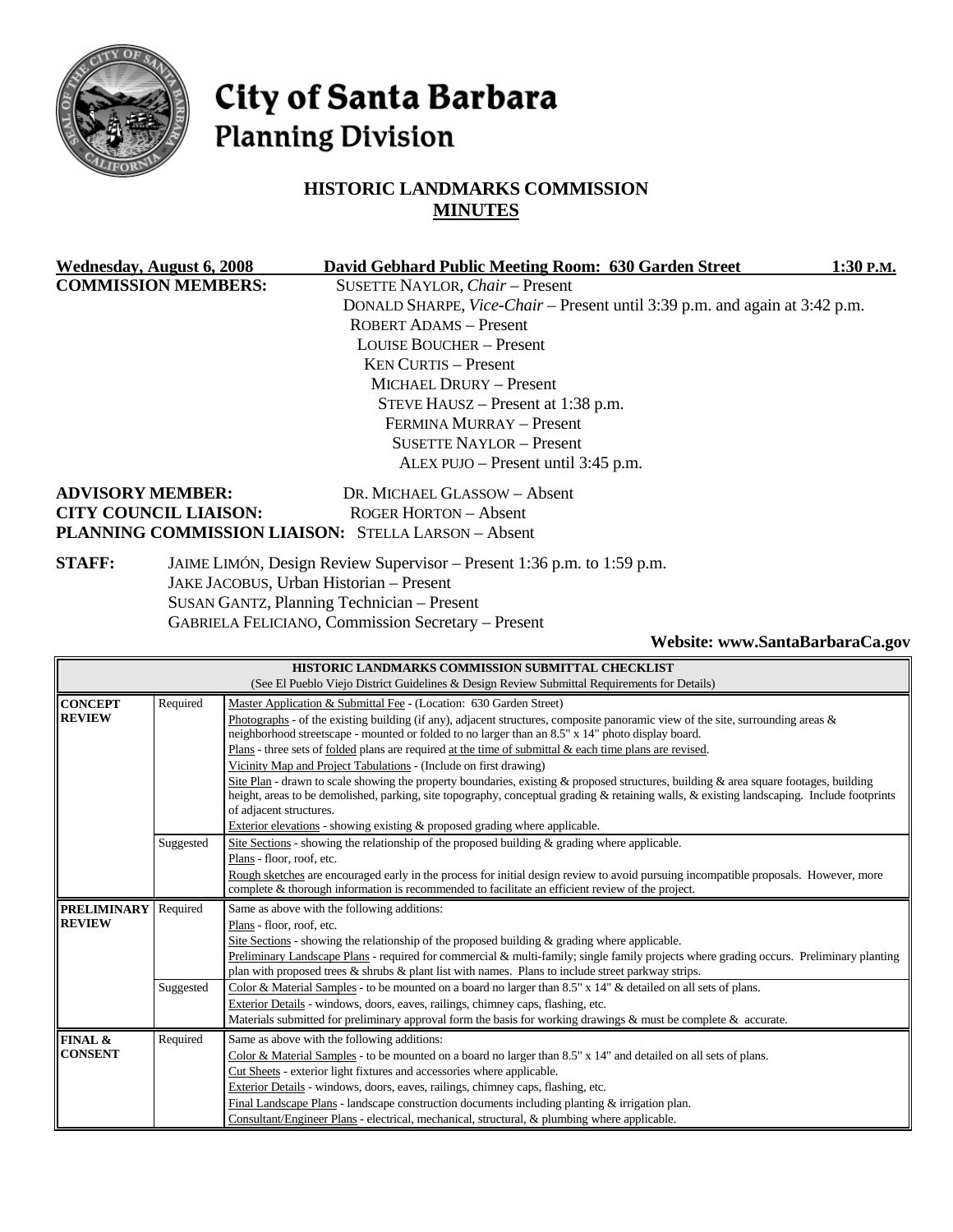## **PLEASE BE ADVISED**

- \*\* All approvals made by the Historic Landmarks Commission (HLC) are based on compliance with Municipal Code Chapter 22.22 and with adopted HLC guidelines. Some agenda items have received a mailed notice and are subject to a public hearing.
- \*\* The time the item was reviewed is listed to the left of each item. It was suggested that applicants arrive 15 minutes early. The agenda schedule is subject to change as cancellations occur. Staff would have notified applicants of time changes.
- \*\* The applicant's presence was required. If an applicant was not present, the item would have been postponed indefinitely. If an applicant canceled or postponed an item without providing advance notice, the item would be postponed indefinitely and would not be placed on the following HLC agenda. In order to reschedule the item for review, the applicant must fill out and file a Supplemental Application Form at 630 Garden Street (Community Development Department) and submit appropriate plans.
- \*\* The Commission may grant an approval for any project scheduled on the agenda if sufficient information has been provided and no other discretionary review is required. Substitution of plans is not allowed, if revised plans differing from the submittal sets are brought to the meeting, motions for preliminary or final approval will be contingent upon staff review for code compliance.
- \*\* Preliminary and Final Historic Landmarks Commission Approval is valid for one year from the date of the approval unless a time extension or Building Permit has been granted.
- \*\* The Commission may refer items to the Consent Calendar for Preliminary and Final Historic Landmarks Commission Approval.
- **\*\* Decisions of the HLC may be appealed to the City Council. For further information on appeals, contact the Planning Division Staff or the City Clerk's office. Appeals must be in writing and must be filed with the City Clerk at City Hall within ten (10) calendar days of the meeting at which the Commission took action or rendered its decision.**
- \*\* **AMERICANS WITH DISABILITIES ACT:** In compliance with the Americans with Disabilities Act, if you need special assistance to gain access to, comment at, or participate in a meeting, please contact the Planning Division at 805-564-5470. If possible, notification at least 48 hours prior to the meeting will enable the City to make reasonable arrangements in most cases.
- \*\* **AGENDAS, MINUTES and REPORTS:** Copies of all documents relating to agenda items are available for review at 630 Garden St. and agendas and minutes are posted online at www.SantaBarbaraCa.gov/hlc. Materials related to an item on this agenda submitted to the HLC after distribution of the agenda packet are available for public inspection in the Community Development Department located at 630 Garden St., during normal business hours. If you have any questions or wish to review the plans, please contact Susan Gantz, at  $(805)$  564-5470 between the hours of 8:30 a.m. to 4:00 p.m., Monday through Thursday, and every other Friday. Please check our website under City Calendar to verify closure dates.

# **LICENSING ADVISORY:**

The Business and Professions Code of the State of California and the Municipal Code of the City of Santa Barbara restrict preparation of plans for certain project types to licensed professionals. Applicants are encouraged to consult with Building and Safety Staff or Planning Staff to verify requirements for their specific projects.

Unlicensed persons are limited to the preparation of plans for:

- $\triangleright$  Single or multiple family dwellings not to exceed four (4) units per lot, of wood frame construction, and not more than two stories and basement in height;
- $\triangleright$  Non-structural changes to storefronts; and,
- $\blacktriangleright$  Landscaping for single-family dwellings, or projects consisting solely of landscaping of not more than 5,000 square feet.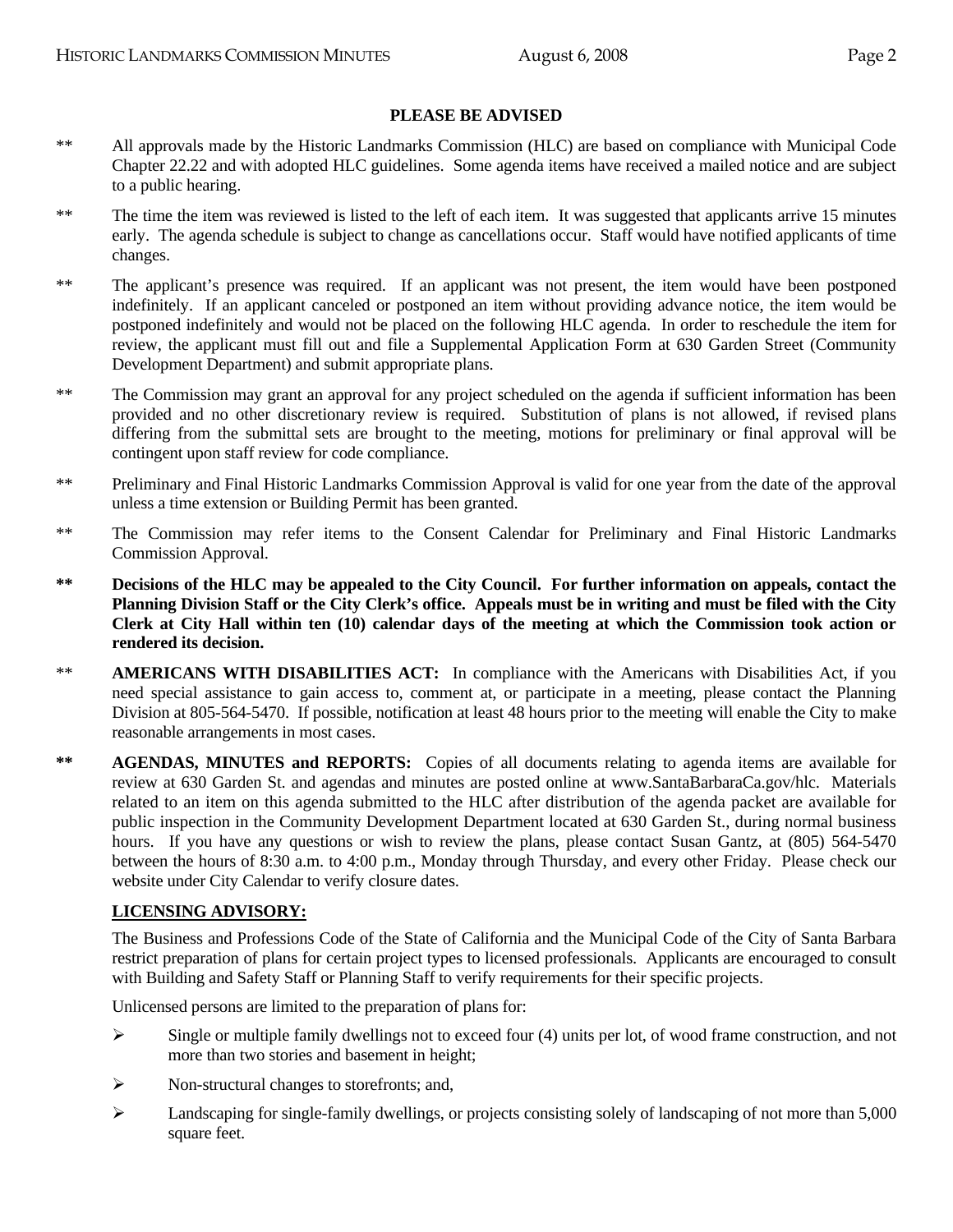# **NOTICE:**

- A. That on Friday, August 1, 2008, at 4:00 P.M., this Agenda was duly posted on the indoor and outdoor bulletin boards at the Community Development Department, 630 Garden Street, and online at www.SantaBarbaraCa.gov/hlc.
- B. This regular meeting of the Historic Landmarks Commission was broadcast live on TV Channel 18 and scheduled for rebroadcast in its entirety on Friday at 1:00 P.M. A live broadcast could also be seen via personal computer by going to www.santabarbaraca.gov/Government/Video and then clicking City TV-18 Live Broadcast. An archived video copy of this meeting will be viewable by Friday, August  $8<sup>th</sup>$ , on computers with high speed internet access by going to www.santabarbaraca.gov/hlc and then clicking Online Meetings.

## **SUBCOMMITTEE MEETING:**

There will be a Designations Subcommittee meeting at 10:00 a.m. on Wednesday, August 20, in the Community Development Director's Conference Room, on the second floor at 630 Garden Street.

## **GENERAL BUSINESS:**

A. Public Comment:

No public comment.

B. Approval of the minutes of the Historic Landmarks Commission meeting of July 23, 2008.

**Motion: Approval of the minutes of the Historic Landmarks Commission meeting of July 23, 2008, with corrections.** 

Action: Boucher/Adams, 7/0/1. (Murray abstained. Hausz absent.) Motion carried.

- C. Consent Calendar.
	- **Motion: Ratify the Consent Calendar as reviewed by Donald Sharpe.**  Action: Murray/Boucher, 8/0/0. (Hausz absent.) Motion carried.
- D. Announcements, requests by applicants for continuances and withdrawals, future agenda items, and appeals.
	- 1. Ms. Gantz made the following announcements:
		- a) Chair Naylor would be stepping down from Item 7 at 318 State Street and would need to leave the meeting by 6:45 p.m. Commissioner Pujo would be leaving at 3:45 p.m. Commissioners Boucher and Sharpe would step down from Item 8, 210 W. Carrillo Street.
		- b) The bus shelter project in the 00 block of E. Anapamu Street, which was continued two weeks to today's hearing, was postponed two weeks at the applicant's request.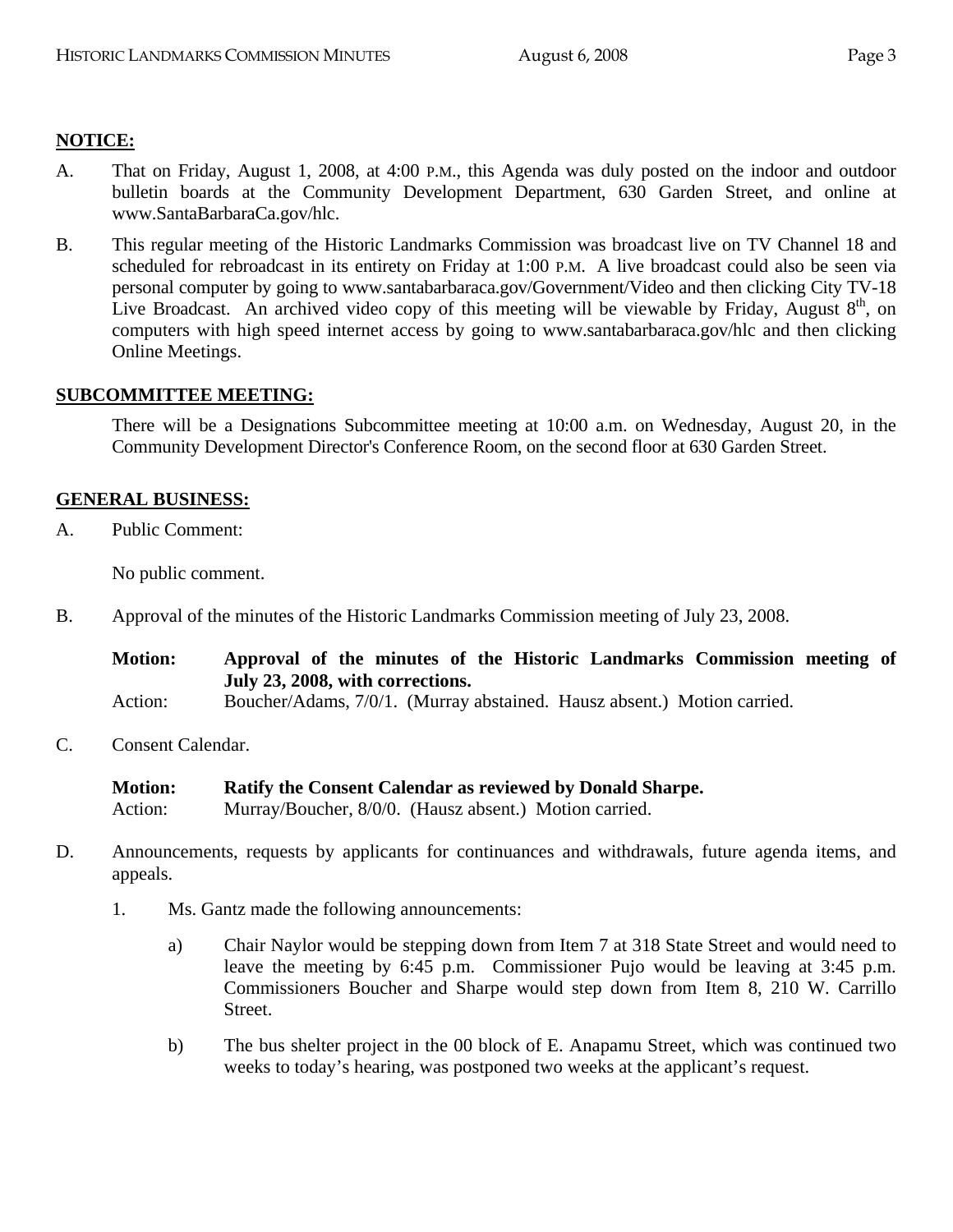- 2. Jake Jacobus, Associate Planner/Urban Historian, reminded the Commission that the State Historic Resources Commission issued a resolution in recognition of the City of Santa Barbara Historic Landmarks Commission. Commissioner Adams suggested that a memo be sent out to the City Council and other boards and commissions describing the award.
- 3. Commissioner Drury announced he would not be attending the August  $20<sup>th</sup>$  meeting.
- 4. Commissioner Pujo commented about the State of the Art Gallery sculptures being displayed on State Street. He suggested that, the next time the proposed art is reviewed by the Commission, feedback be given to the applicant with regard to the issue of appropriate material for El Pueblo Viejo Landmark District.
- 5. Jaime Limón, Senior Planner, informed the Commission that the Ordinance Committee will be meeting August 19 at 12:30 p.m. in the Council Chambers regarding compatibility criteria for ABR and HLC approvals. The following has been drafted into an ordinance for the Committee to consider: At concept review level, the Commission would use certain criteria to communicate with the Planning Commission regarding size, height, and open space of proposed projects. Staff will be providing information for Commissioners to review ahead of time with respect to the compatibility analysis criteria and moving towards receiving direction from City Council to consider an interim ordinance dealing with building heights.
- E. Subcommittee Reports.

No subcommittee reports.

F. Possible Ordinance Violations.

No violations reported.

# **HISTORIC STRUCTURES REPORT**

# 1. 100 E CARRILLO ST - RECREATION CENTER P-R Zone

**(1:40)** Assessor's Parcel Number: 029-291-020 Application Number: MST2008-00064 Owner: City of Santa Barbara Architect: Kruger Bensen Ziemer Business Name: Carrillo Recreation Center

(This is a City Landmark: "Recreation Center and Gymnasium." Proposal for structural upgrades, accessibility improvements to meet ADA requirements, upgrading of mechanical, plumbing and electrical systems, and changes to existing windows and rear stairs.)

# **(Review of a focused Historic Structures Letter Report prepared by Alexandra C. Cole, Preservation Planning Associates.)**

Present: Alexandra Cole, Historical Consultant John Schoof, City Principle Engineer, Public Works Department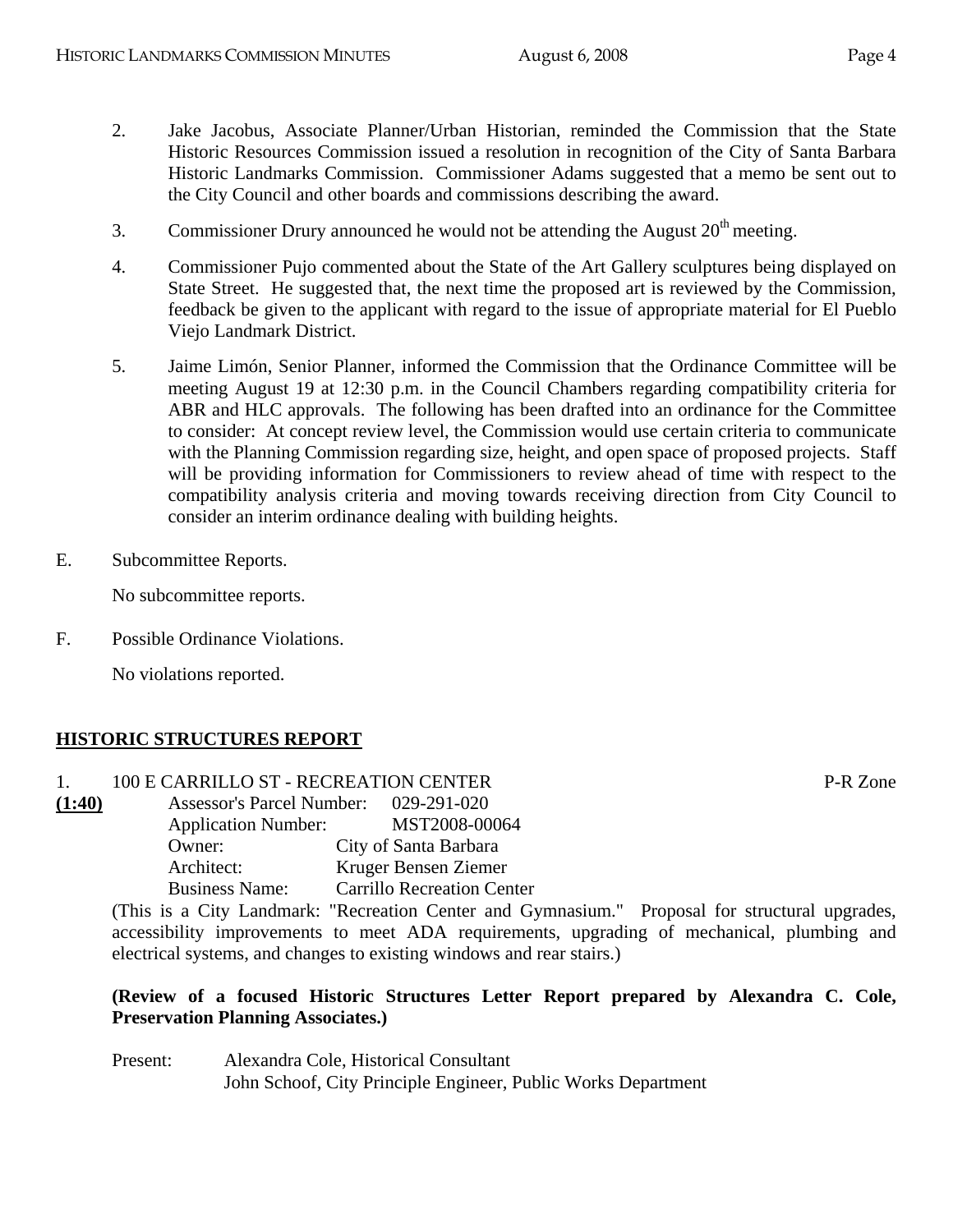Staff comments: Jake Jacobus, Associate Planner/Urban Historian, stated that Staff has reviewed the report and agrees with its findings and recommendations. In order to preserve the building because it is suffering from serious deterioration, much repair and restoration work needs to be done. The following required mitigation measure is included in the report with regard to lead paint abatement: A city approved historian shall review the method that will be used by the applicant to make sure it will not harm the building. Although the Commission does not have jurisdiction for the interior spaces, the report provides advisory recommendations for the restoration of the interior fireplaces: If at all possible, the fireplaces should be retained or rebuilt in their original location.

**Motion: To accept the report and its required mitigation measures with the condition that the advisory recommendations shall become part of the required mitigation measures.** 

Action: Boucher/Hausz, 9/0/0. Motion carried.

Commission comments: The applicant shall add to Sheet A2.5, Note 15, on the plans that the fireboxes and mantels shall be restored. The vines on the building shall be photographed in their current condition. To keep the building from getting damaged, no creeping vines shall be used again once the existing ones are removed. As a mitigation for the loss of the vines, the landscape plan should include replanting of the ground level planters in front of the building where the vines currently grow.

# **CONCEPT REVIEW - CONTINUED**

## 2. 100 E CARRILLO ST - RECREATION CENTER P-R Zone

| (1:56) | <b>Assessor's Parcel Number:</b> | 029-291-020                       |
|--------|----------------------------------|-----------------------------------|
|        | <b>Application Number:</b>       | MST2008-00064                     |
|        | Owner:                           | City of Santa Barbara             |
|        | Architect:                       | Kruger Bensen Ziemer              |
|        | <b>Business Name:</b>            | <b>Carrillo Recreation Center</b> |

(This is a City Landmark: "Recreation Center and Gymnasium." Proposal for structural upgrades, accessibility improvements to meet ADA requirements, upgrading of mechanical, plumbing and electrical systems, and changes to existing windows and rear stairs.)

# **(Second Concept Review. Project requires Historic Resource Findings and Findings for Alterations to a City Landmark. Action may be taken if sufficient information is provided.)**

Present: John Schoof, City Principle Engineer, Public Works Department Mark McFarlin and Dawn Zimmer, KBZ Architects

Public comment opened at 2:09 p.m. and, with no one wishing to speak, it was closed.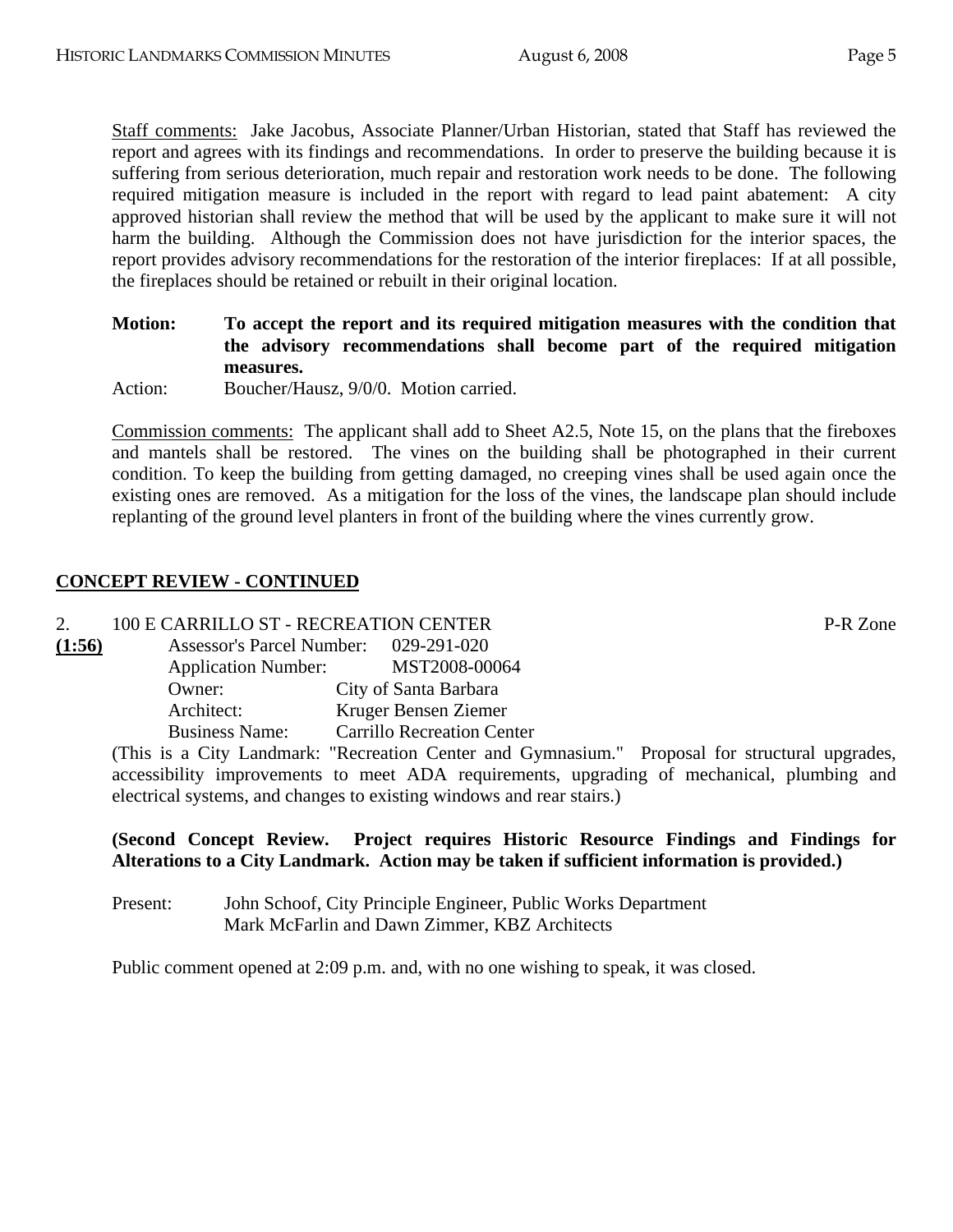**Motion: Preliminary Approval and continued indefinitely with the following comments and conditions: 1)** The Commission greatly appreciates the intention and effort made towards the rehabilitation and restoration of the building for the community. **2)** Provide a revised landscape plan to include maximizing the use of planting beds in the front of the building where the vines are now planted. **3)** Provide the landscape plan for the back of the building to see how the front and the back will relate to each other. **4)** Restudy the lights at the front entry door so that they are better proportioned. **5)** The exterior light fixture shall have an opal white diffuser. **6) Historic Resource Findings are made as follows:** The project will not cause a substantial adverse change in the significance of an historical resource. **7) Alterations to a City Landmark Findings are made as follows:** The exterior alterations are being made primarily for the purposes of restoring the landmark to its original appearance or in order to substantially aid in the preservation or enhancement of the Landmark. Action: Pujo/Sharpe, 9/0/0. Motion carried.

# **CONCEPT REVIEW - NEW**

|        | 1528 STATE ST              |                                        | $C-2$ Zone |
|--------|----------------------------|----------------------------------------|------------|
| (2:23) |                            | Assessor's Parcel Number: 027-232-012  |            |
|        | <b>Application Number:</b> | MST2008-00282                          |            |
|        | Owner:                     | Camilla Chandler Frost Fund            |            |
|        | Agent:                     | <b>Sharon Spear</b>                    |            |
|        | Designer:                  | Mark Morando                           |            |
|        | <b>Business Name:</b>      | Divine Inspiration Gallery of Fine Art |            |

(Proposal to permit the following as-built alterations on a 1,225 square foot commercial building: new exterior paint colors, new wrought iron railings and driveway gate, new paving material on the front porch, new landscaping, new rear entry door, new 128 square foot detached storage shed, new entry door hardware, and new light fixtures. Also proposed, but not yet installed, are six new window awnings in tan Sunbrella fabric. Awning signage to be reviewed by the Sign Committee under a separate application.)

#### **(Action may be taken if sufficient information is provided.)**

Present: Sharon Spear, Agent Steve Morando, Architect

Public comment opened at 2:27 p.m. and, as no one wished to speak, it was closed.

- **Motion: Continued two weeks with the following comments: 1)** The light fixtures are acceptable as proposed. **2) Awnings: a)** There should not be an awning at the front entry. **b)** The awnings proposed at the various other locations should be open-ended. **c)** The awnings should be separate over each of the openings instead of being continuous. **d)** The color for the awnings is not acceptable as proposed. **3) Doors: a)** The front door that was previously approved should be placed in the back part of the building. **b)** It was recommended that a more traditional front door be selected that is compatible with El Pueblo Viejo Landmark District. **4) Landscape: a)** It was suggested that more drought tolerant landscaping should be used and that the applicant visit the City's website for its recommendations. **b)** Propose a ground cover other than turf.
- Action: Hausz/Adams, 8/1/0. (Boucher opposed because she finds that the project is incompatible with El Pueblo Viejo District Guidelines.) Motion carried.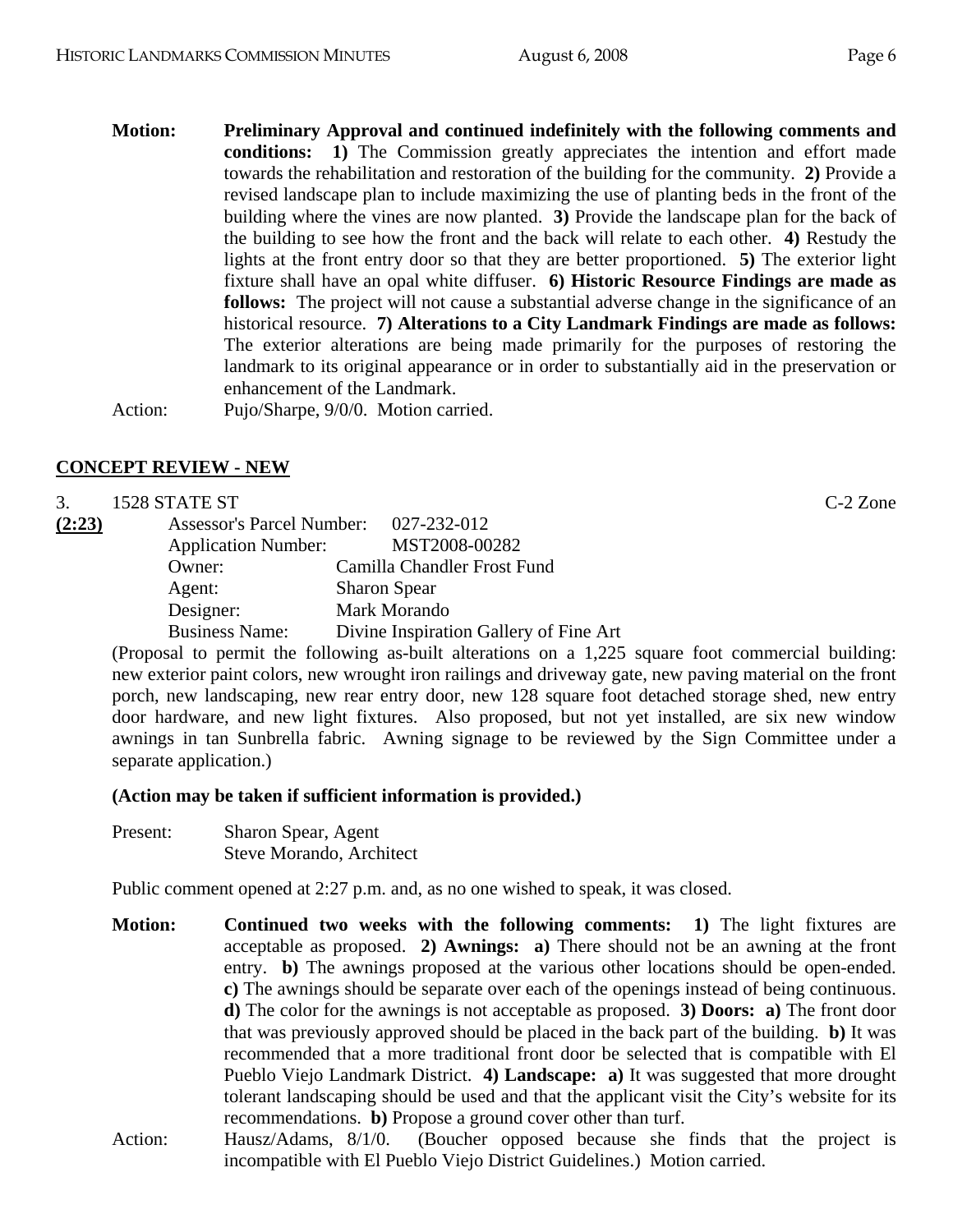# **REVIEW AFTER FINAL**

|        | 631 GARDEN ST                    |                       | C-M Zone |
|--------|----------------------------------|-----------------------|----------|
| (2:50) | <b>Assessor's Parcel Number:</b> | 031-152-028           |          |
|        | <b>Application Number:</b>       | MST2007-00089         |          |
|        | Owner:                           | City of Santa Barbara |          |
|        | Applicant:                       | Renee Brooke          |          |
|        | Architect:                       | Paul Poirier          |          |
|        |                                  |                       |          |

(Proposal for the interior and exterior remodel of an existing 3,746 square foot building and an existing 1,443 square foot building including the following improvements: Provide ADA compliant restrooms for new community arts workshop use. Provide new overhead door with man door and transom window in three existing open bays. Install new doors and windows in other existing openings. Site improvements to include replacing existing gates and fencing with new brick walls and wrought iron gates, changes to the parking layout to accommodate future City Water Department facility improvements, partial replacement of existing landscaping and new additional landscaping, and minor grading to allow for ADA accessibility. No additional floor area will be added.)

## **(Review After Final of gate designs and minor site wall revision.)**

| Present: | Brian Bosse, City Redevelopment Agency |
|----------|----------------------------------------|
|          | David Shelton, Designer                |
|          | Paul Poirier, Architect                |

Public comment opened at 2:58 p.m. and, as no one wished to speak, it was closed.

#### **Motion: Final Approval of Review After Final as submitted.**

Action: Pujo/Hausz, 9/0/0. Motion carried.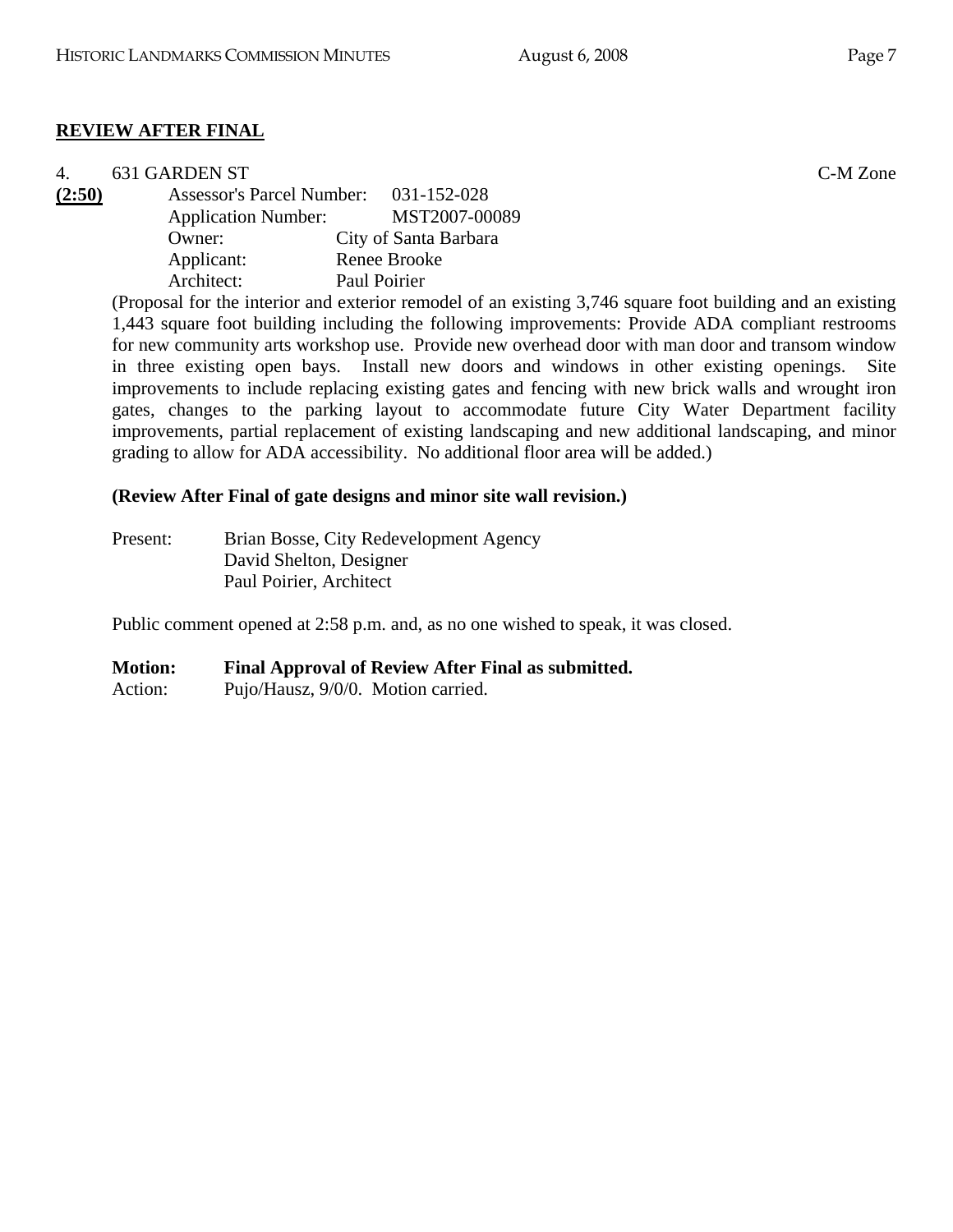# **CONCEPT REVIEW - CONTINUED**

5. 901 E CABRILLO BLVD HRC-1/SD-3 Zone **(3:04)** Assessor's Parcel Number: 017-313-018 Application Number: MST2008-00313 Owner: Richard Gunner Architect: William La Voie Landscape Architect: Suding Design Business Name: Santa Barbara Inn

(Proposal for alterations to an existing four-story, 43,354 square foot hotel. The project will consist of the following: Change the exterior facade design, enlarge the main entry, remove and relocate two units, relocate existing bar and restaurant, relocate existing hotel rooms, replace existing swimming pool and spa, remove existing equipment shed and replace it with a new, below-ground vault, redesign the landscape and hardscape, remove the entry area drive and two curb cuts and replace with landscaping, install new sidewalk, curb and gutter on the Milpas Street side, and repave and landscape the parking area. The net increase in new floor area is 492 square feet; however there is a net decrease of 780 square feet of Measure E floor area. The project will result in a 43,191 square foot structure. Zoning modifications were granted on August 24, 2005 and will expire in 2009. The architectural design has been revised from the original project design which received Preliminary Approval under application MST2004-00052. Coastal Review is required.)

# **(Second Concept Review. Action may be taken if sufficient information is provided.)**

Present: William La Voie, Architect Richard Gunner, Owner Philip Suding, Suding Design

Public comment opened at 3:12 p.m. and, as no one wished to speak, it was closed.

**Motion: Preliminary Approval and continued two weeks for In-Progress Review of the landscape plan with the following conditions and comments: 1)** Other City departments shall look at this project for water conservation, transportation issues, and agreements between the property owner and the City. **2)** The applicant responded well to the comments made at the previous meeting. The Commission expressed appreciation that the applicant presented the building in drawing form and in a graphic way allowing a good understanding of the building. **3)** With regard to the inset at the arch, the modulation at the arch as presented would be preferred. **4)** It was suggested that the dome be elongated. **5)** With regard to the proposed path, the preference is to have it allow access to the bus stop in a better way and that it not have such a narrow band of landscape. **6)** Investigate using a more drought tolerant palette. **7)** It was suggested that property line trees in the parking lot be Jacarandas or canopy trees to add shade. Action: Pujo/Adams, 9/0/0. Motion carried.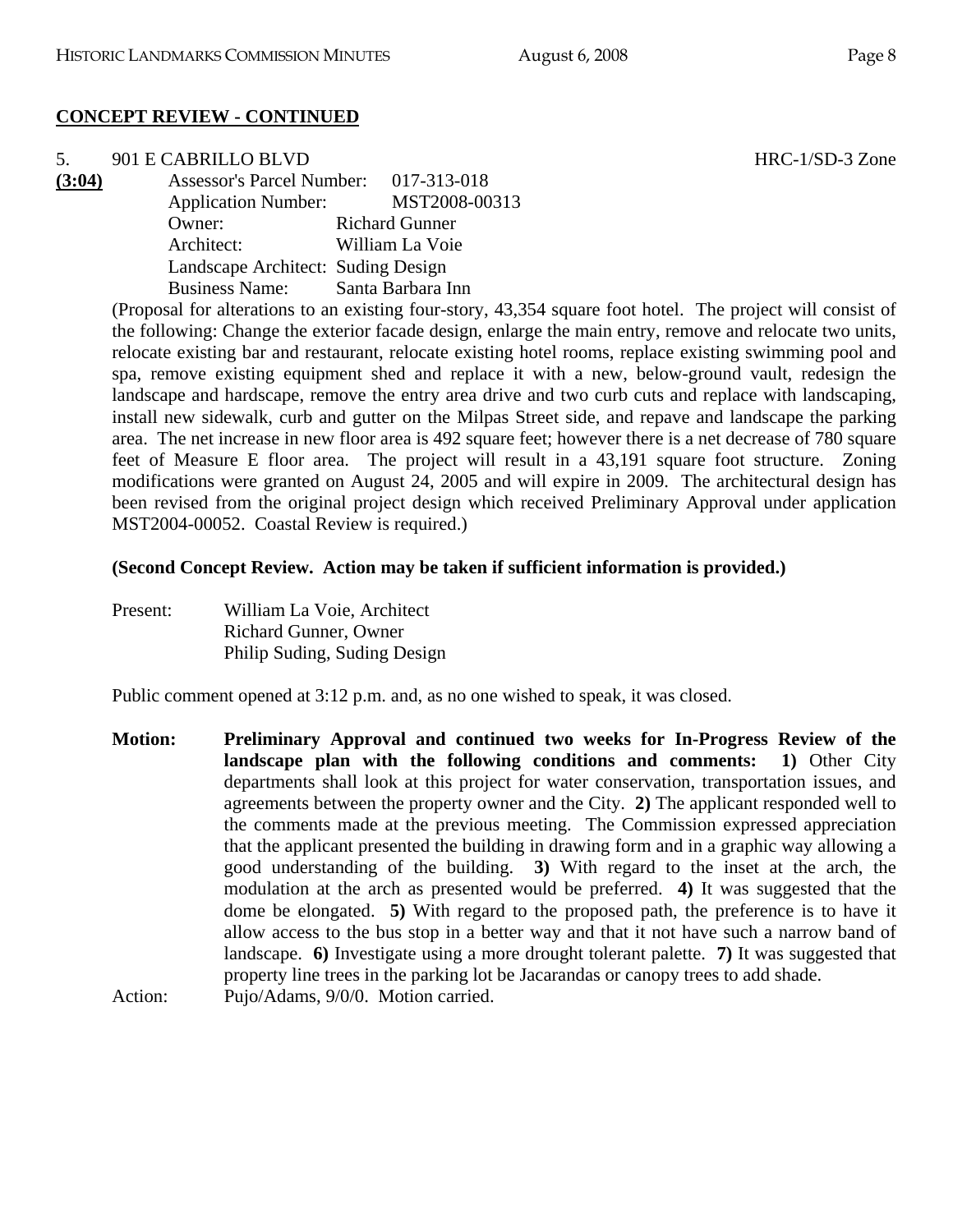# **CONCEPT REVIEW - CONTINUED**

| 6.     | 426 STATE ST                                              |                                                                                                         | C-M Zone |
|--------|-----------------------------------------------------------|---------------------------------------------------------------------------------------------------------|----------|
| (3:31) | Assessor's Parcel Number: 037-212-003                     |                                                                                                         |          |
|        | <b>Application Number:</b>                                | MST2008-00347                                                                                           |          |
|        | Owner:                                                    | Ray Mahboob                                                                                             |          |
|        | Architect:                                                | Henry Lenny                                                                                             |          |
|        |                                                           | (Proposal to repave an existing 16,000 square foot parking lot with red brick and add new landscaping   |          |
|        |                                                           | features. The existing 28-space parking lot provides parking for the building at 424 State Street. This |          |
|        | proposal will reduce the number of parking spaces to 14.) |                                                                                                         |          |

#### **(Second Concept Review.)**

Present: Henry Lenny, Architect

**Motion:** Continued two weeks with the following comments: 1) The proposed poplar trees are supportable as long as the applicant is aware of their functional requirements of a deep root barrier. **2)** It was suggested that an evergreen be placed in the back. **3)** It was recommended that the width for the parking spaces be 11 feet.

Action: Boucher/Murray,  $8/0/0$ . (Sharpe absent.) Motion carried.

#### **\*\* THE COMMISSION RECESSED FROM 3:41 P.M. TO 3:49 P.M. \*\***

#### **CONCEPT REVIEW - CONTINUED**

|        | 318 STATE ST               |                                       | C-M Zone |
|--------|----------------------------|---------------------------------------|----------|
| (3:49) |                            | Assessor's Parcel Number: 037-254-020 |          |
|        | <b>Application Number:</b> | MST2005-00286                         |          |
|        | Owner:                     | Ken Felts/Howe Family Partnership     |          |
|        | Owner:                     | 318 State Street Properties, LLC      |          |
|        | Applicant:                 | Alexandra Cole                        |          |
|        | Architect:                 | Cearnal Andrulaitis                   |          |

(This is a Structure of Merit: "Seaside Oil Company Building and Showroom, aka Andalucía Building." Proposal for a three-story mixed-use development to include demolition of the existing 35,841 squarefoot warehouse, construction of 20,565 square feet of nonresidential use, and 34 new residential condominium units totaling 42,841 square feet. The front arcade and 4,523 square feet of commercial space along State Street would be preserved. Also proposed is a 41,454 square foot, 91-space basement parking garage (including 2 electric car parking spaces) and 12,634 cubic yards of excavation. Planning Commission approval is required for the Tentative Subdivision Map, a Modification for encroaching into the setback, and the Condominium Development.)

## **(Third Concept Review. Project requires Environmental Assessment and Planning Commission approval.)**

Present: Brian Cearnal, Architect Peter Lewis, Applicant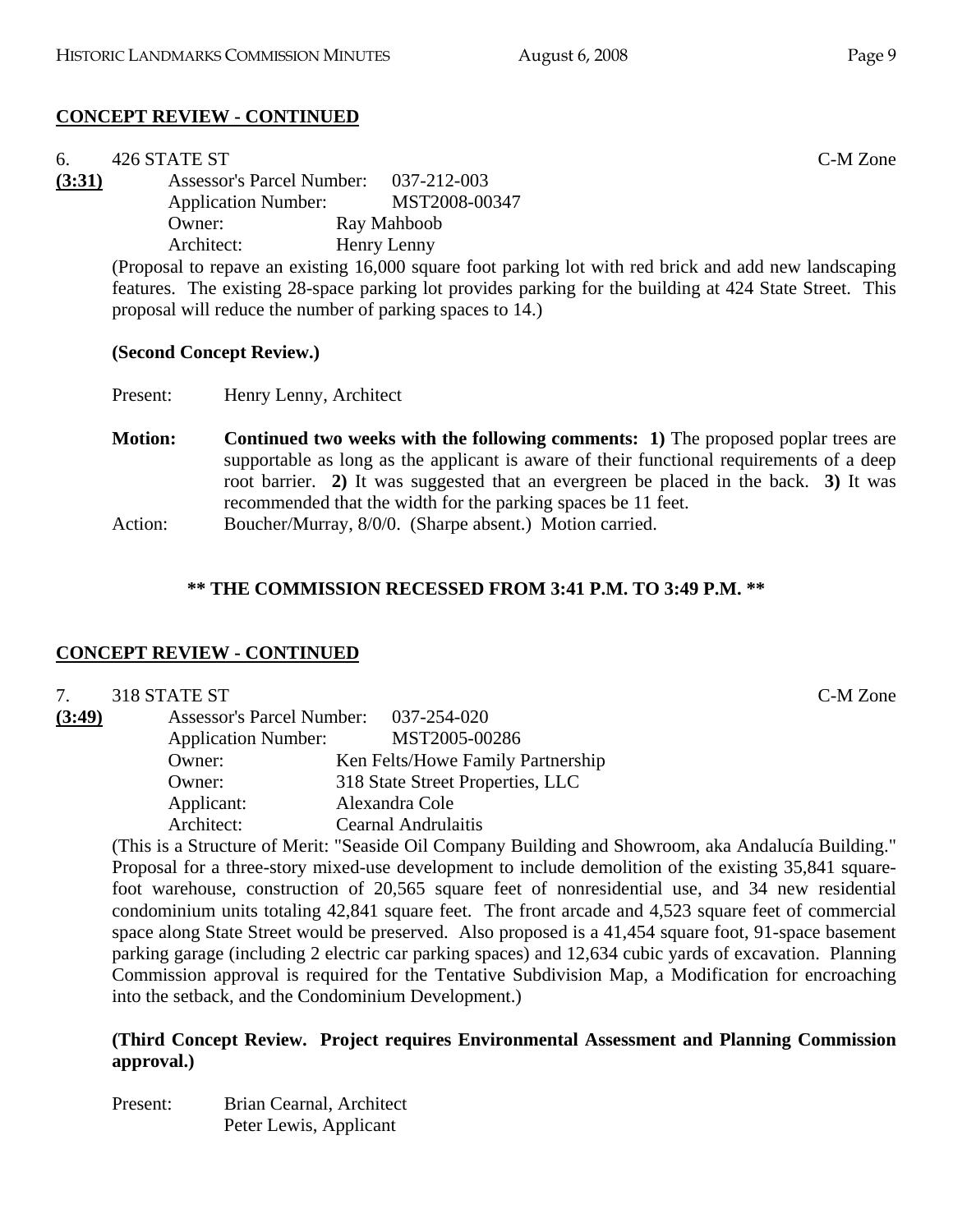Public comment opened at 4:04 p.m. and, as no one wished to speak, it was closed.

Public comment reopened at 4:13 p.m.

Mary Louise Days, local resident, questioned whether the Sea Side Oil Company portion of the building at the corner of Gutierrez Street is to be retained.

Public comment closed again at 4:15 p.m.

**Motion: Continued indefinitely to the Planning Commission with positive comments: 1)** The removal of the fourth floor is appreciated. The project is now more human in scale and compatible with Santa Barbara. **2)** Even without the additional floor, the massing is still good in that it varies the roof elevations. **3)** The smaller residential units and keeping the bulk of them under 2,000 feet is appreciated. **4)** Provide as much screening as possible at the perimeter by pulling back the parking structure retaining wall. **5**) Study providing canopy trees, especially at the northeast corner. **6)** It was suggested that creeping vines be used to soften the building.

Action: Boucher/Hausz, 6/0/0. (Drury/Naylor stepped down. Pujo absent.) Motion carried.

# **PRELIMINARY REVIEW**

8. 210 W CARRILLO ST C-2 Zone

**(4:18)** Assessor's Parcel Number: 039-271-025 Application Number: MST2007-00554 Owner: Old Town Mall Owner: Steve Delson and Ian Brown Architect: Conceptual Motion

> (Proposal for demolition of the existing Radio Square shopping center which consists of 18,547 square feet of commercial square footage and the construction of a new three-story mixed-use development. The proposed project will be comprised of 12,851 square feet (net) of commercial space and two levels of underground parking with 122 parking spaces. There will be a total of 32 residential condominium units (27 market rate and 5 affordable). A modification to allow the 5 bonus density affordable units is requested. The project site is a 1.17 acre lot located in El Pueblo Viejo Landmark District. The previous proposal under MST2005-00772 has been withdrawn.)

## **(Preliminary Approval of the project is requested. Project must comply with Planning Commission Resolution No. 013-08.)**

- Present: Gerhard Mayer and Ryan Mills, Architects Katie O'Reilly-Rogers, Landscape Architect
- **Motion: Preliminary Approval and continued indefinitely for In-Progress Review with the following comments: 1) Architecture: a)** The applicant has responded well to the comments made by the Commission during the previous review. **b)** The long railing on the north elevation at Building 3 should be broken up. **c)** The visual discomfort of the point load over the arched opening at Building 4 shall be resolved. **2) Landscape: a)** The preference would be for some simplification of the palette for the paving. **b)** It was suggested that a differentiation be made between the residential and the commercial areas.
- Action: Hausz/Murray, 5/0/0. (Adams/Boucher/Sharpe stepped down. Pujo absent.) Motion carried.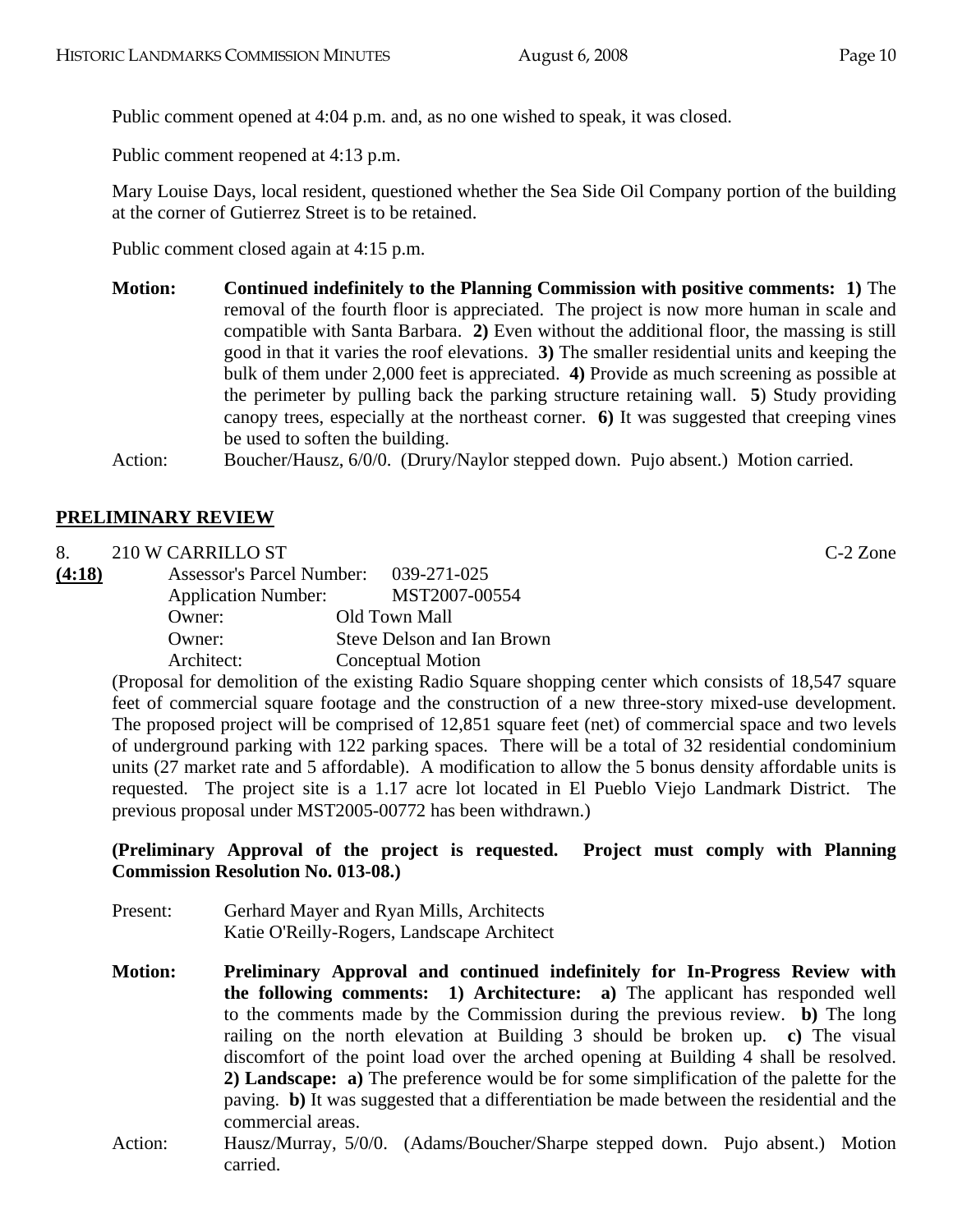# **CONSENT CALENDAR**

#### **FINAL REVIEW**

A. 200 BLK STATE ST

| <b>Assessor's Parcel Number:</b> | ROW-002-026           |
|----------------------------------|-----------------------|
| <b>Application Number:</b>       | MST2008-00250         |
| Owner:                           | City of Santa Barbara |
| Agent:                           | Jessica Grant         |

(Proposed installation of fiber optic cable in existing conduits and proposed new trenches to link parking lots 2, 3, 4, 5, 10, 11, 12 and 13. Also proposed is the installation of new revenue control equipment at City Parking Lots 2 through 5 and 7 through 13 and four above-ground electronic control equipment cabinets at various intersections along State Street. These involve the rights-of-way in the following locations: 200 - 600 Block of State Street, 00 Block of Ortega Street, 400 - 600 Block of Anacapa Street, 00 W. to 00 E. Block of Carrillo Street, and 900 - 1300 Block of Chapala Street.)

# **(Final approval of the project is requested.)**

**This item was postponed two weeks at the applicant's request.** 

# **REVIEW AFTER FINAL**

B. 101 W ANAPAMU ST

| <b>Assessor's Parcel Number:</b> | 039-222-022                        |
|----------------------------------|------------------------------------|
| <b>Application Number:</b>       | MST2007-00410                      |
| Owner:                           | 101 West Anapamu Street Associates |
| Architect:                       | Cearnal Andrulitis, LLP            |
|                                  |                                    |

(Proposal to replace existing second story awning with a Spanish tile roof and to replace the existing third floor tower windows with new French doors and wrought iron balconies.)

## **(Review After Final of revision to east elevation including the deletion of terracotta in-wall pots and awning fabric replacement.)**

**Final Approval of Review After Final as submitted.**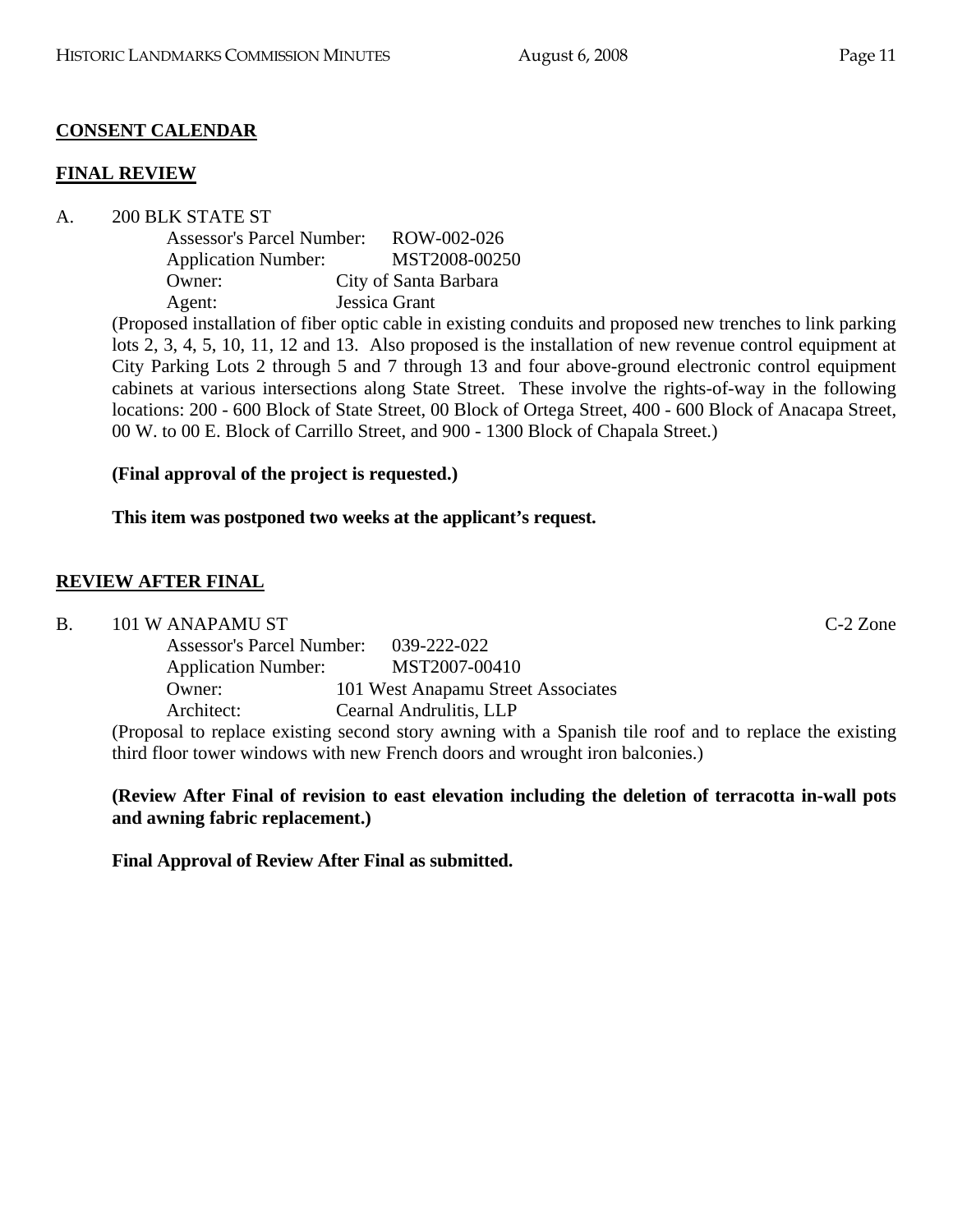# **FINAL REVIEW**

| C. |               | 116 E PADRE STE 1                |  |                 |                                                                                                                                                                                                                                                                                                                                    |  |
|----|---------------|----------------------------------|--|-----------------|------------------------------------------------------------------------------------------------------------------------------------------------------------------------------------------------------------------------------------------------------------------------------------------------------------------------------------|--|
|    |               | <b>Assessor's Parcel Number:</b> |  |                 | 025-321-002                                                                                                                                                                                                                                                                                                                        |  |
|    |               | <b>Application Number:</b>       |  |                 | MST2008-00162                                                                                                                                                                                                                                                                                                                      |  |
|    |               | Owner:                           |  |                 | Jerry and Virginia McFerran                                                                                                                                                                                                                                                                                                        |  |
|    |               | Designer:                        |  | Patricia Pouler |                                                                                                                                                                                                                                                                                                                                    |  |
|    | $\sqrt{1111}$ |                                  |  |                 | $\mathbf{1}$ $\mathbf{1}$ $\mathbf{1}$ $\mathbf{1}$ $\mathbf{1}$ $\mathbf{1}$ $\mathbf{1}$ $\mathbf{1}$ $\mathbf{1}$ $\mathbf{1}$ $\mathbf{1}$ $\mathbf{1}$ $\mathbf{1}$ $\mathbf{1}$ $\mathbf{1}$ $\mathbf{1}$ $\mathbf{1}$ $\mathbf{1}$ $\mathbf{1}$ $\mathbf{1}$ $\mathbf{1}$ $\mathbf{1}$ $\mathbf{1}$ $\mathbf{1}$ $\mathbf{$ |  |

(This structure was found to be worthy of Structure of Merit status. Proposal to demolish a 128 square foot second floor sitting room and rebuild a new 128 square foot second floor sitting room. Also proposed on this 4,425 square foot lot is to demolish an existing elevator tower, replace the existing ground floor patio with new brick and plaster materials, and demolish a 73 square foot storage room at the rear of an existing one-car garage. A Zoning Modification is requested to encroach into the front yard setback.)

# **(Final Approval of the project is requested.)**

**Final Approval as submitted.** 

## **FINAL REVIEW**

| D. | 1022 LAGUNA ST             |                         | R-3 Zone |
|----|----------------------------|-------------------------|----------|
|    | Assessor's Parcel Number:  | 029-222-022             |          |
|    | <b>Application Number:</b> | MST2008-00213           |          |
|    | Owner:                     | David and Laura Correia |          |
|    | Architect:                 | José Esparza            |          |

(Proposal to rebuild an existing 238 square foot garage like-for-like, construct a 408 square foot addition, and add a new front and rear porch on an existing 817 square foot single-family residence. This project will result in a development of 1,225 square feet.)

# **(Final Approval of the project is requested.)**

**Continued two weeks.** 

# **NEW ITEM**

# E. 20 E CARRILLO ST C-2 Zone

 Assessor's Parcel Number: 039-322-044 Application Number: MST2008-00370 Owner: Masonic Properties Santa Barbara, Inc. Architect: García Architects Business Name: Santa Barbara Bank & Trust

(This structure is on the City's List of Potential Historic Resources: "Masonic Temple." Proposal to remove an existing arch above the rear double entry doors and install a new sheet metal canopy with decorative wrought iron trim. Signage to be reviewed under separate application to the Sign Committee.)

# **Continued two weeks.**